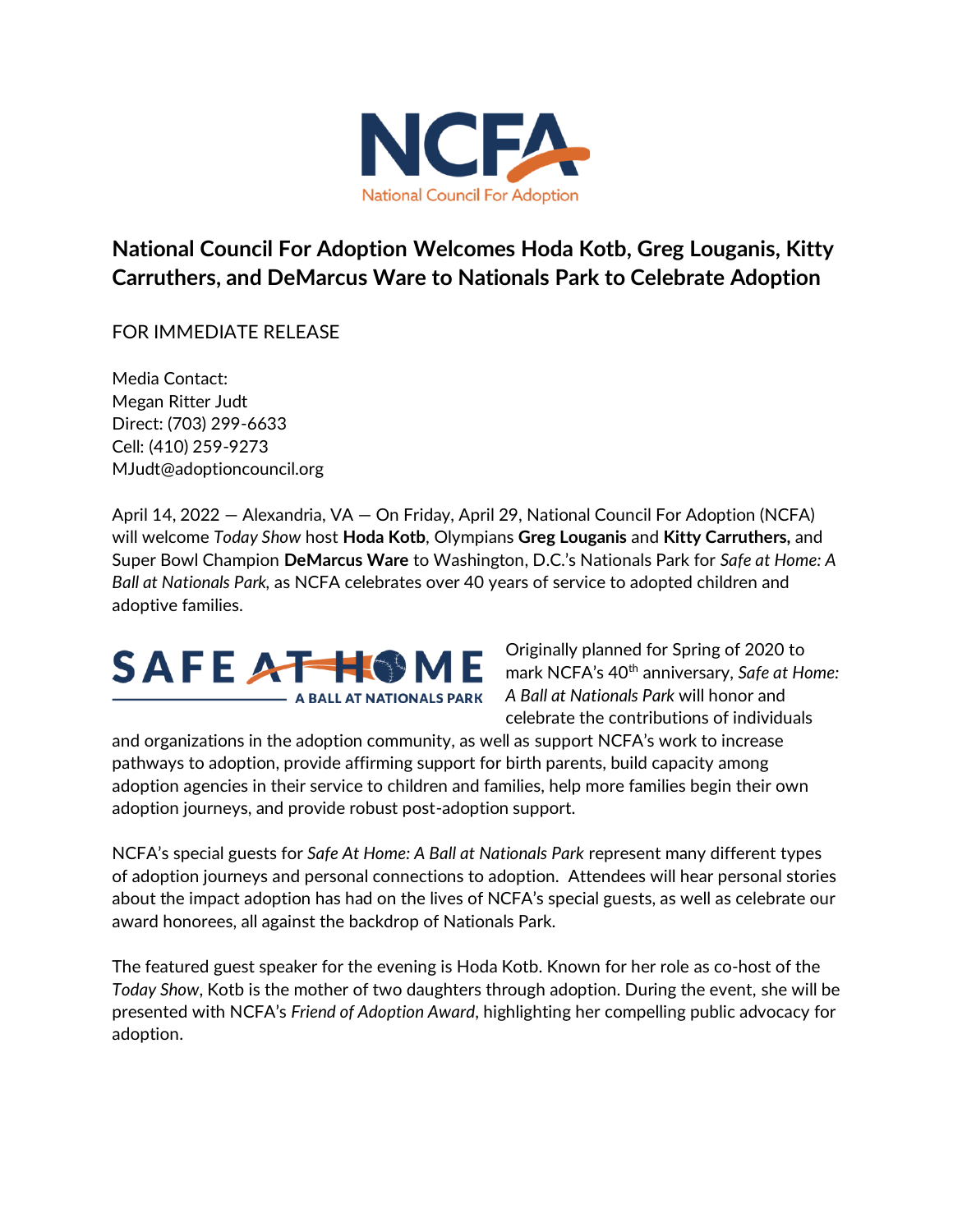Joining Kotb will be Olympic Gold Medalist and NCFA's 1990 *Adoption Hall of* Fame awardee Greg Louganis. Adopted as an infant, Louganis represents and advocates from the unique perspective of adult adoptees.

Alongside Louganis will be fellow Olympian Kitty Carruthers Conrad, an adult adoptee whose journey brought her to the Olympic stage and then on to adopt children of her own. She has also been recognized by NCFA for her impact in the field of adoption with her 1991 induction into the *Adoption Hall of Fame.* 

Finally, NCFA will also be honoring former Dallas Cowboys and Denver Broncos linebacker and defensive end and a Super Bowl champion DeMarcus Ware with their *Friend of Adoption Award.* During his NFL career, Ware became a father through adoption, and has enthusiastically championed adoption over the past decade

Also receiving awards during the program are longtime NCFA leaders and strategic partners. Akin Gump Strauss Hauer & Feld LLP and Charles E. "Chuck" Johnson will be inducted into the *Adoption Hall of Fame*, Stacey and Kevin Reynolds will receive the *Friend of Adoption Award*, and Wayne and Linda Sharp will receive the *Ruby Lee Piester Adoption Award*.

Following the program, attendees will enjoy all that Nationals Park has to offer, from speed pitching, batting practice, and stadium tours to a gourmet taste of the ballpark.

The presenting Home Plate sponsor of this event is NCFA partner The Opt Institute. Also making this event possible are the Coach's Box sponsors, Akin Gump Strauss Hauer & Feld LLP, Greg and Jane Castanias, Stacey and Kevin Reynolds, SLCG Economic Consulting, and Wayne and Linda Sharp. More than forty additional sponsors are participating in this event and are listed at adoptioncouncil.org/ball. Sponsorship packages and individual tickets are still available.

If you are interested in attending or learning more *about Safe at Home: A Ball at Nationals Park*, please contact Megan Ritter Judt, Director of Development, at [mjudt@adoptioncouncil.org](mailto:mjudt@adoptioncouncil.org) or (703) 299-6633.

## **###**

## **ABOUT NATIONAL COUNCIL FOR ADOPTION**

Founded in 1980, National Council For Adoption (NCFA) is a global adoption advocacy nonprofit that promotes a culture of adoption through education, research, legislative action, and collaboration. As the authoritative voice for adoption, NCFA's areas of focus include domestic infant adoption, adoption and permanency outcomes for youth in foster care, and intercountry adoption. Passionately committed to the belief that every child deserves to thrive in a nurturing, permanent family, NCFA serves children, birth parents, adopted individuals, adoptive families, and adoption professionals. In addition, we work tirelessly to educate U.S. and foreign government officials and policymakers, members of the media, and all those in the general public with an interest in adoption.